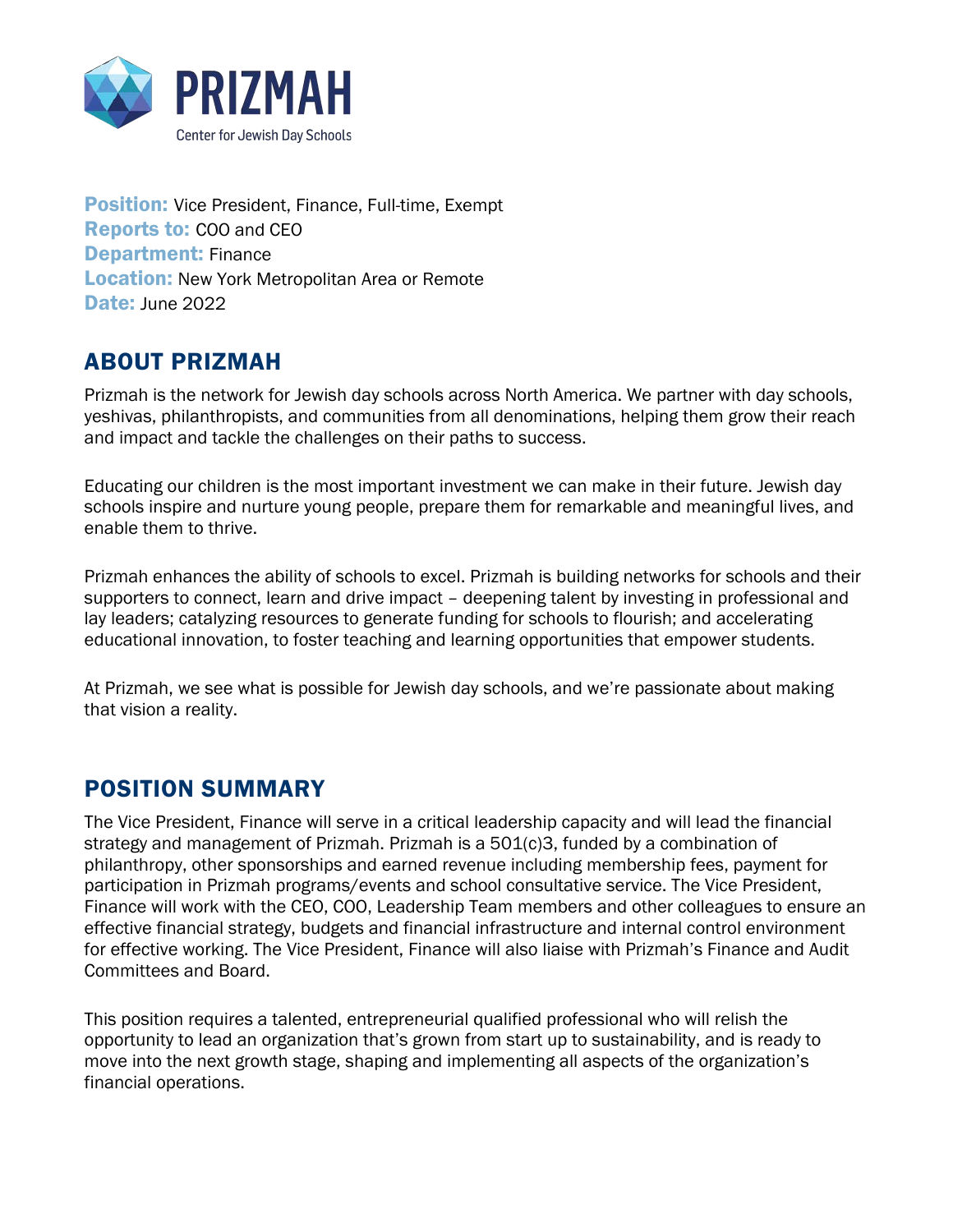# CORE RESPONSIBILITIES

The Vice President, Finance will be expected to:

- Lead all aspects of financial management for the organization.
- Develop and manage an annual budget process, together with longer term projections and financial planning.
- Maintain and refine financial policies and procedures.
- Manage Prizmah's financial records.
- Manage financial reporting, to organizational leadership, the Board and Finance Committee, colleagues and external stakeholders such as donors.
- Manage financial compliance for the organization, such as audit, 990 and other requirements.
- Liaise with the Finance Committee, Audit Committee and with the full Board of Prizmah.
- Ensure all relevant staff are trained in financial procedures in order to adhere to organizational requirements.
- Manage financial operations to ensure transactions revenue and expenses operate efficiently and accurately.
- Oversee the work of an accounting coordinator and other staff to ensure the effective operation of Prizmah finances.
- Develop clear expectations, metrics and performance measures for finance.

# EXPERIENCE AND QUALIFICATIONS

The successful candidate for this position will bring:

- Relevant degree in Accounting required (Master's degree preferred)
- Valid CPA status
- 10+ years' experience in a managerial accounting position; demonstrated ability to manage complex operations in a ~\$10m organization
- Nonprofit technical accounting expertise
- Detailed understanding of and ability to work with finance, cash flow and budgets
- Experience developing financial modeling
- Strong understanding of financial management for non-profits, including tax codes and laws
- Proficiency with Sage Intacct
- Ability to work in a fast-paced environment
- Strong collaborative nature and skills, and a commitment to building a strong, positive team culture delivering results
- Successful experience working with volunteer committees and boards
- Ability to manage complex relationships and multiple priorities
- Outstanding diplomatic, negotiation and ambassadorial skills
- Knowledge of the Jewish community desirable

### WHAT WE OFFER

- Prizmah offers an excellent benefits package that includes comprehensive health insurance with a range of plans to select from, matching contributions to 401k, flexible spending accounts, vacation and sick time, and parental leave.
- Prizmah is committed to and support individual support and professional development.